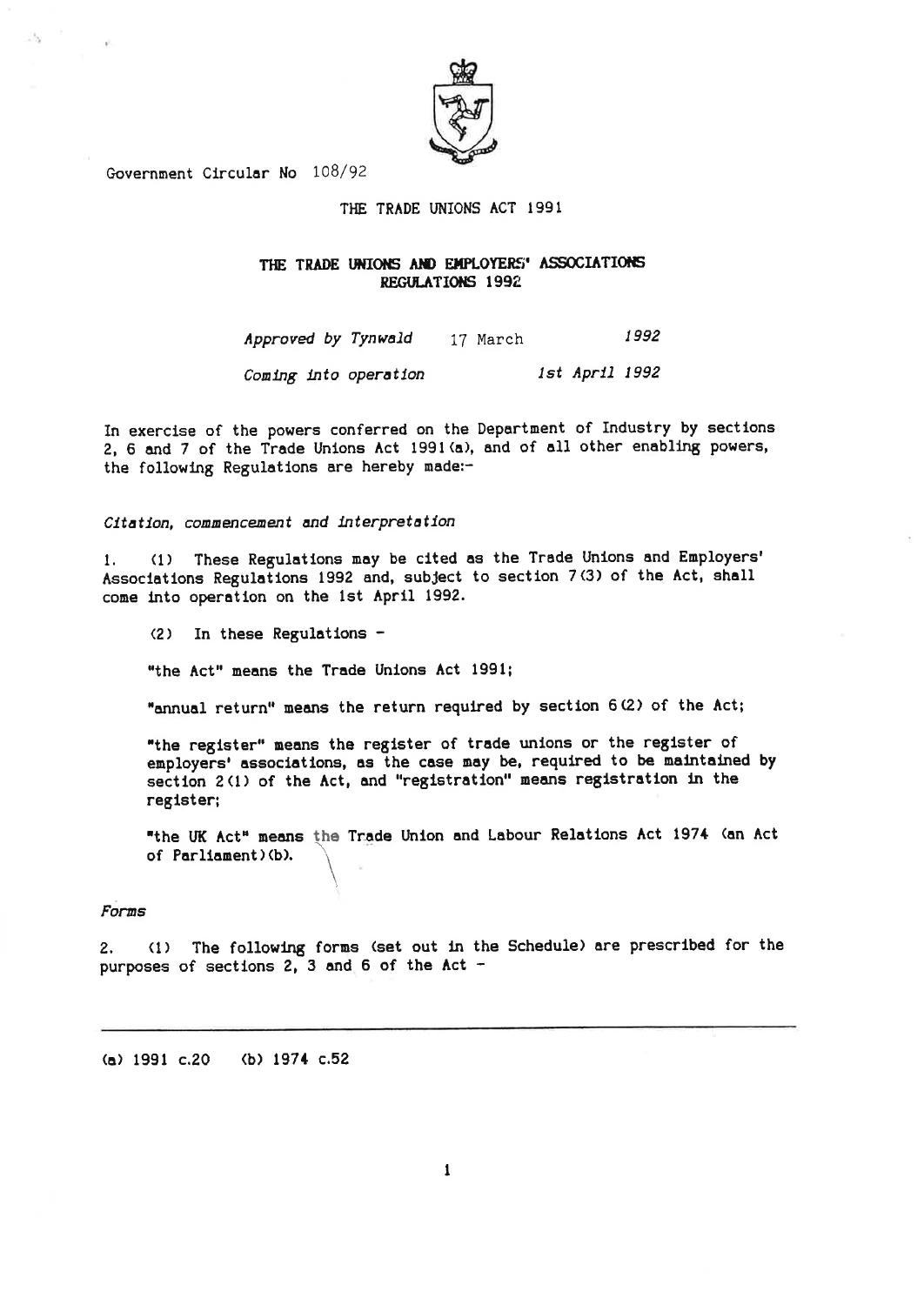| the register                          | form 1   |
|---------------------------------------|----------|
| application for registration          | form $2$ |
| certificate of registration           | form $3$ |
| application for amendment of register | form $4$ |
| snnual return                         | form 5   |

(2) Nothing in this regulation or regulation 7 requires the register to be kept in documentary form.

### Contents of register

In addition to the matters specified in section 2(2)(a), (b) and (c) of the  $3.$ Act, the register shall include the following particulars -

- whether the trade union or employers' association is a branch of  $(a)$ another trade union or employers' association and, if so, the name of that trade union or employers' association and whether it is registered;
- whether the trade union or employers' association has a branch in the  $(b)$ Isle of Man and, if so, the name of the branch;
- in the case of a trade union, whether it is a United Kingdom union.  $(c)$

# Applications for registration or amendment of the register

Without prejudice to section 2(4) of the Act, an application for 4. registration or for amendment of the register shall be accompanied by such evidence as the Chief Registrar may direct -

- that the applicants are duly authorised by the trade union or  $(a)$ employers' association in question to make the application and, where appropriate, to give the undertaking required by section 2(5) of the Act;
- in the case of a trade union, that the union is or is not a United  $(b)$ Kingdom union.

#### Application fees

The following fees are payable on an application for registration or 5. amendment of the register -

|  | (a) for registration<br>(b) for amendment of the register | £40 |
|--|-----------------------------------------------------------|-----|
|  |                                                           | £10 |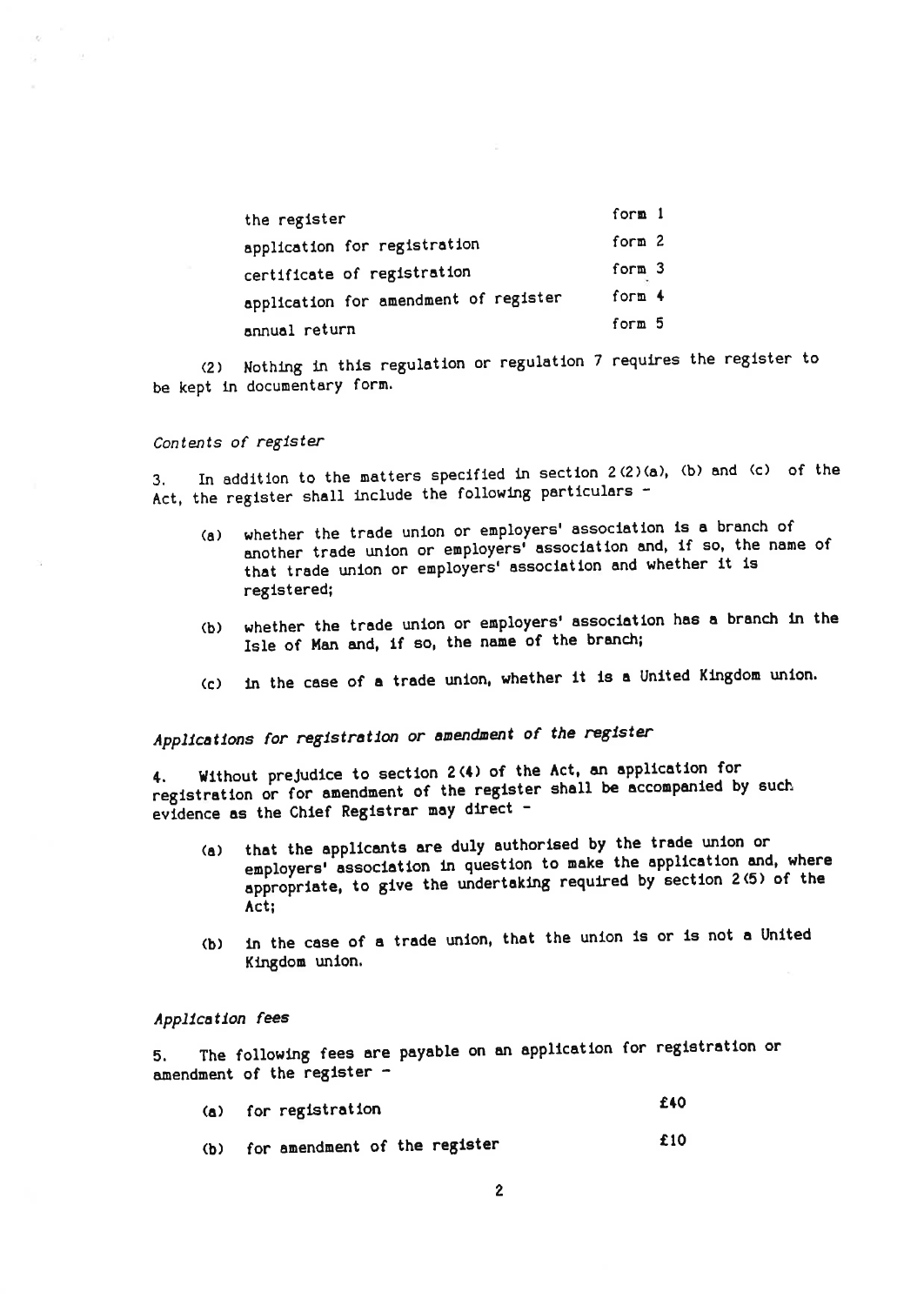### Allocation of number to union or association

On entering a trade union or employers' association in the register the 6. Chief Registrar shall allocate a unique number to the union or association, and that number shall be entered in the register and the certificate of registration.

## Maintenance and inspection of register etc.

(1) The register and the following documents (or copies thereof) shall be 7. kept at the General Registry -

- every application for registration or amendment of the register,  $(a)$
- (b) every copy of rules lodged with an application for registration or amendment of the register, and
- every annual return sent to the Chief Registrar under section 6(2) of  $(c)$ the Act.

The Chief Registrar shall permit any person who so requests, free of  $(2)$ charge, at any time when the General Registry is open for business, -

- to inspect the register and any of the documents specified in  $(a)$ paragraph (1) and
- to take copies thereof.  $(b)$

The duties imposed by paragraphs (1) and (2) do not apply to any  $(3)$ document specified in paragraph (1) which was lodged with or sent to the Chief Registrar more than 6 years before the relevant time, except a copy of rules which have not been superseded by rules, a copy of which has been subsequently lodged.

The duty imposed by paragraph (2)(a) is complied with, where the  $(4)$ register is kept otherwise than in documentary form, if the entries in it which the person wishes to examine are made available for inspection in visible and legible form.

(5) The duty imposed by paragraph (2)(b) does not oblige the Chief Registrar to provide facilities for photocopying documents.

## Amendment of certificate of registration

If the name of a trade union or employers' association is changed, the 8. Chief Registrar shall issue a new or amended certificate of registration.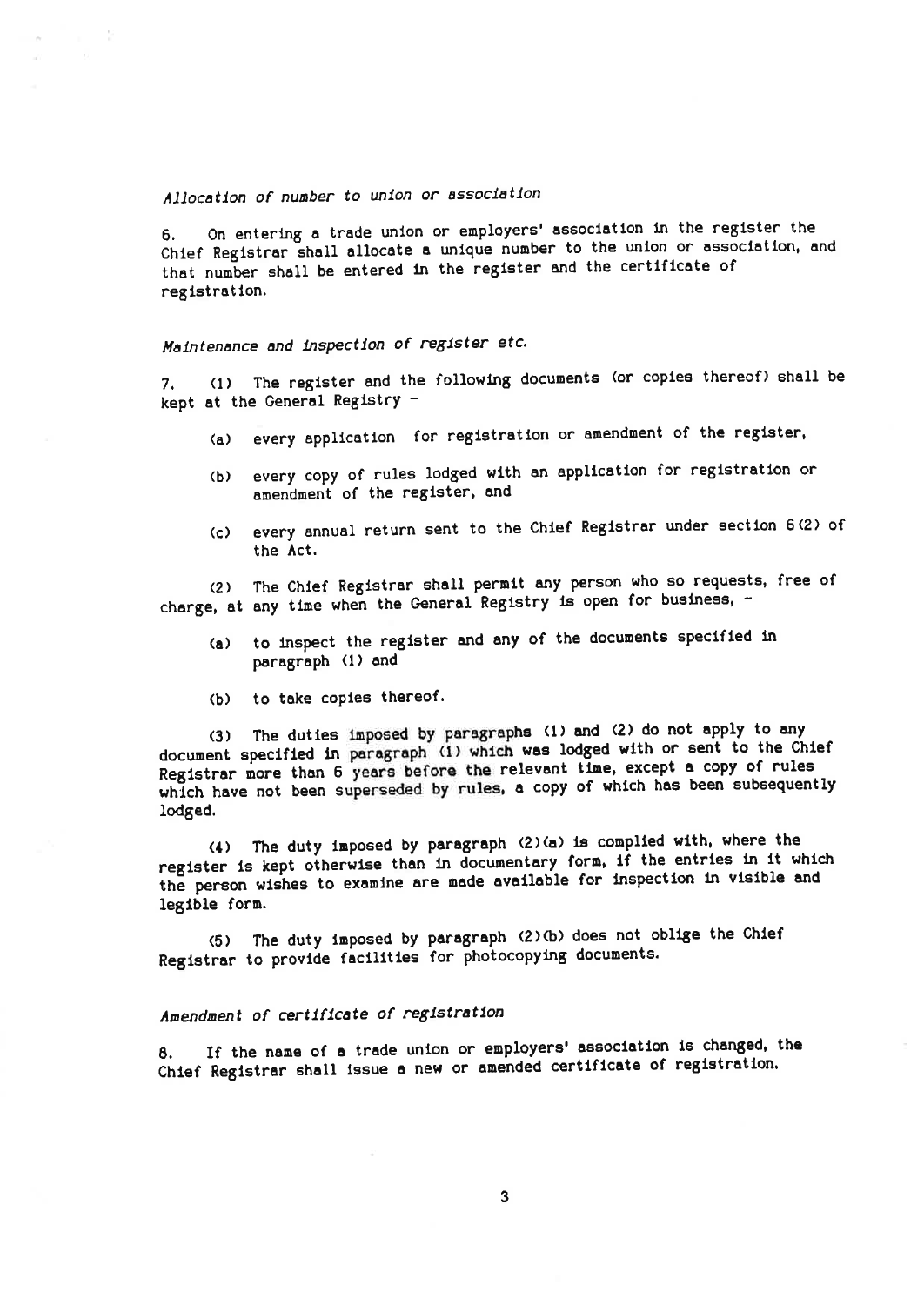#### Annual returns

9.  $(1)$  Subject to regulation 11(1), an annual return shall be sent to the Chief Registrar before lst June in every year and shall relate to the last preceding calendar year.

(2) An annual return shall be slgned by such Persons as the Chlef Regfstrar nay dlrect.

- (3) An annual return shall contain  $-$
- (a) revenue accounts fndlcating the lncoue and expendlture of the trade unlon or enployers' agsoclatlon for the perlod to whlch the return relates;
- (b) a balance sheet as at the end of that perlod;
- (c) such other accounts (if any) as the Chief Registrar may require;
- (d) a copy of the rules of the trade union or employers' association as in force at the end of that period (unless a copy of those rules as ln force at the end of that perlod has been lodged durtng that perfod under section  $2(4)$  of the Act);
- (e) a copy of the report nade by the audltor or audltors of the trade union or employers' association on those accounts under regulation 14¡
- (f) auch other docunents relatlng to those accounts and euch furthen particulars as the Chief Registrar may require, subject in the case of the accounts contained in the return to such modifications (if any) as may be necessary to secure compliance with paragraph (4).

(4) Every revenue account, every balance sheet and every other account contained ln a return ln accordance wlth paragraph (3) ahall glve a true and fair view of the matters to which it relates.

(5) Every annual return shall have attached to' lt a note of all changes ln the offlcers of the unlon or associatlon durlng the perlod to whlch the return relates.

### Special provision for United Kingdom unions

10 (1) In the case of a United Kingdom union in respect of which the Chief Registrar is satisfied that a direction is for the time being in force under paragraph 5 of Schedule 2 to the UK Act, there shall be substituted in regulation  $9(1)$  -

- (a) for the calendar year such period, or
- (b) for the ist June such date,

as is specified in the direction.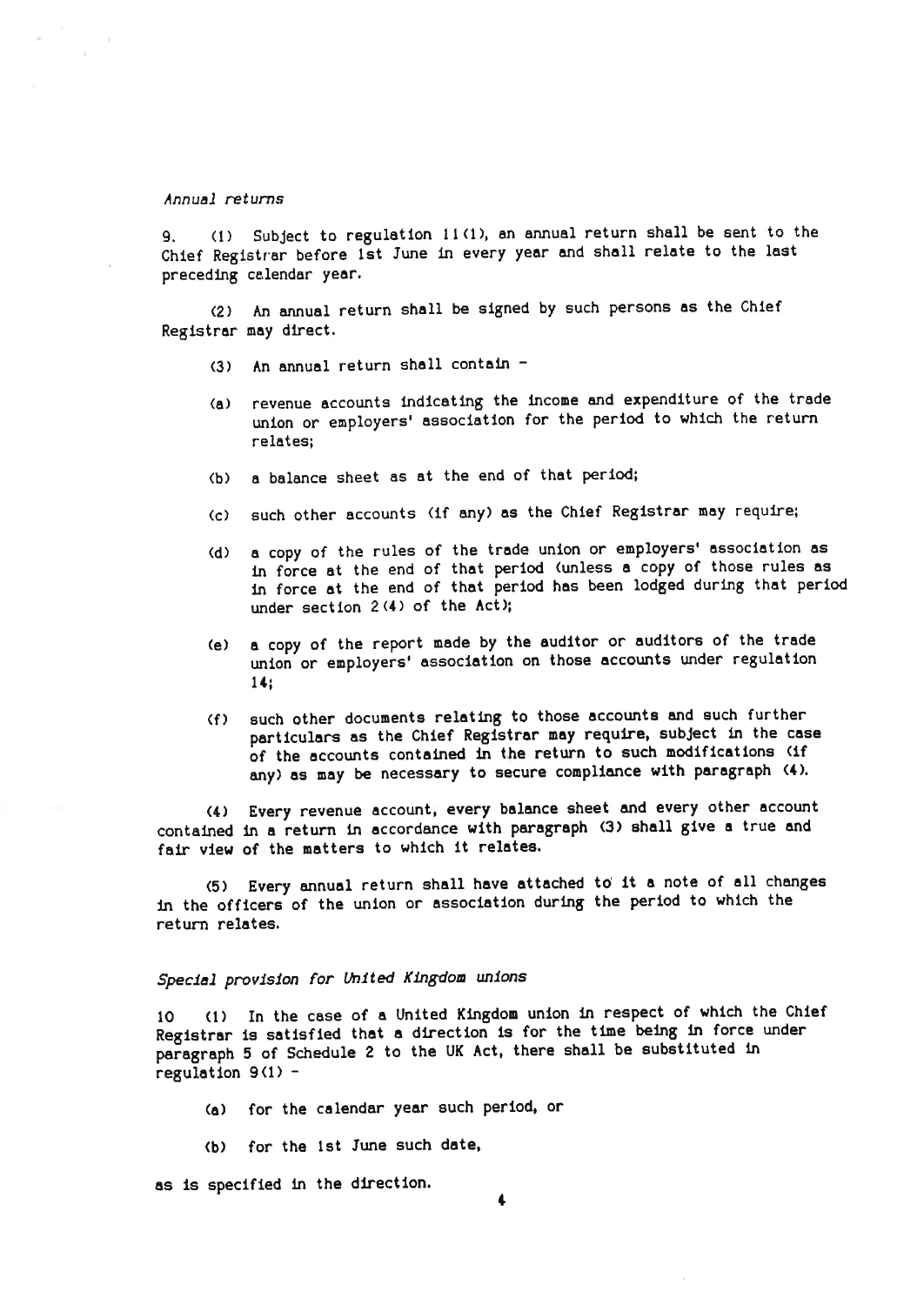Where this paragraph applies, the duty to include revenue accounts and a balance sheet in the annual return of a United Kingdom union is satisfied if the return contains -

- a copy of the revenue accounts and balance sheet of the union contained in the return filed in accordance with section 11(2) of the  $(a)$ UK Act; and
- (b) an account of the receipts and payments of the union in the Island in the period to which the return relates.

Paragraph (2) applies where the Chief Registrar is satisfied, on the  $(3)$ certificate of the auditor or auditors of the union, that -

- no moneys in the Island or elsewhere have, during the period to which an annual return relates, been under the control or at the disposal  $(a)$ of any official, committee or member of the union in the Island except for the purpose of sub-paragraph (b); and
- (b) all receipts of the union in the Island in that period have, in accordance with the rules of the trade union, been forthwith remitted to the United Kingdom.

Qualifications of auditors

11. (1) None of the following persons shall act as auditor of a trade union or employers' association -

- an officer or employee of the trade union or employers' association  $(a)$ or of any of its branches or sections;
- a person who is a partner of, or in the employment of, or who (P) employs, such an officer or employee;
- a body corporate;  $(c)$

and in this paragraph "officer" does not include an auditor.

(2) Without prejudice to paragraph (1), a person may not act as the auditor or one of the auditors of a trade union or employers' association unless he is qualified by virtue of paragraph (3), (4) or (5).

(3) A person is qualified to act as auditor of a trade union or employers' association if he is a member of one or more of the following bodies -

- the Institute of Chartered Accountants in England and Wales;  $(a)$
- (b) the Institute of Chartered Accountants of Scotland;
- (c) the Chartered Association of Certified Accountants;

the Institute of Chartered Accountants in Ireland;  $(d)$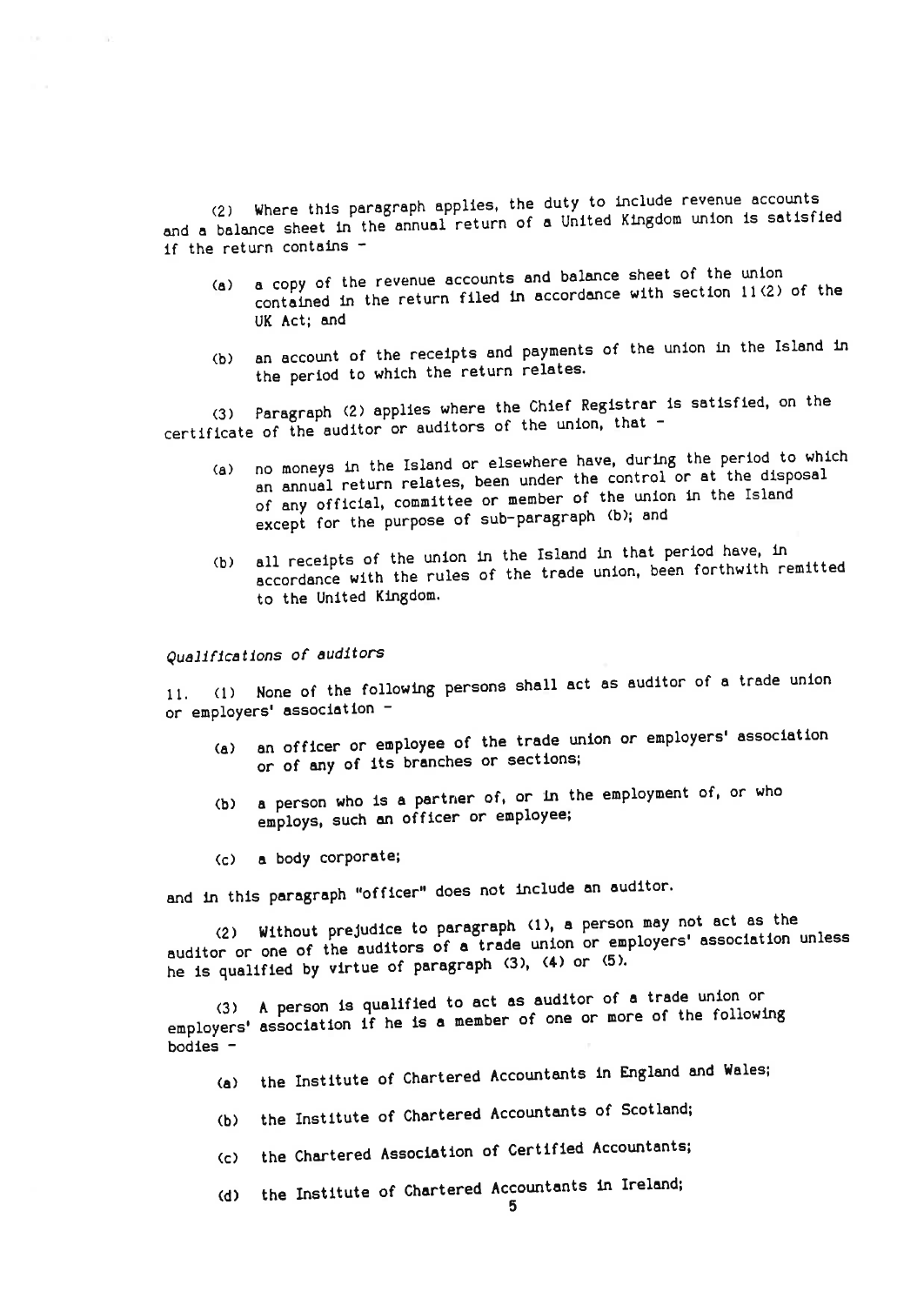the Chartered Institute of Public Finance and Accountancy.  $(e)$ 

(4) A person is qualified to act in respect of any accounting period as auditor of a United Kingdom trade union if he is permitted by paragraph 7, 8 or 9 of Schedule 2 to the UK Act to act in respect of that accounting period as auditor of that union (or, where that union is a branch of a United Kingdom trade union, of the trade union of which it is a branch).

(5) A person is qualified to act in respect of any accounting period as auditor of a trade union other than a United Kingdom trade union if, before he commences so to act, he satisfies the Chief Registrar that he is a fit and proper person so to act.

## Appointment or removal of auditors

(1) This regulation applies notwithstanding anything in the rules of a  $12.$ trade union or employers' association.

(2) An auditor or auditors of a trade union or employers' association shall not be removed from office except by resolution of the union or association passed at a general meeting of its members, or of delegates of its members.

A qualified auditor appointed to audit its accounts for the preceding  $(3)$ accounting year shall (subject to paragraph (4)) be re-appointed as auditor for the current accounting year unless -

- a resolution has been passed at a general meeting of the trade union  $(a)$ or employers' association appointing somebody instead of him or providing expressly that he shall not be re-appointed; or
- he has given to the trade union or employers' association notice in  $(b)$ writing of his unwillingness to be re-appointed; or
- he is ineligible for appointment as its auditor or one of its  $(c)$ auditors for the current accounting year; or
- (d) he has ceased to act as its auditor or one of its auditors by reason of incapacity.

(4) Where notice is given of an intended resolution to appoint some person or persons in place of a retiring auditor and the resolution cannot be proceeded with because of the death or incapacity of that person or persons, or because he is or they are ineligible for appointment as auditor or auditor for the current accounting year, the retiring auditor shall not be automatically reappointed by virtue of paragraph (3).

(5) For the purposes of this regulation a person is ineligible for appointment as auditor of a trade union or employers' association for the current accounting year if, and only if  $-$ 

he would be precluded by regulation 11(1) from acting as its auditor  $(a)$ for that year; or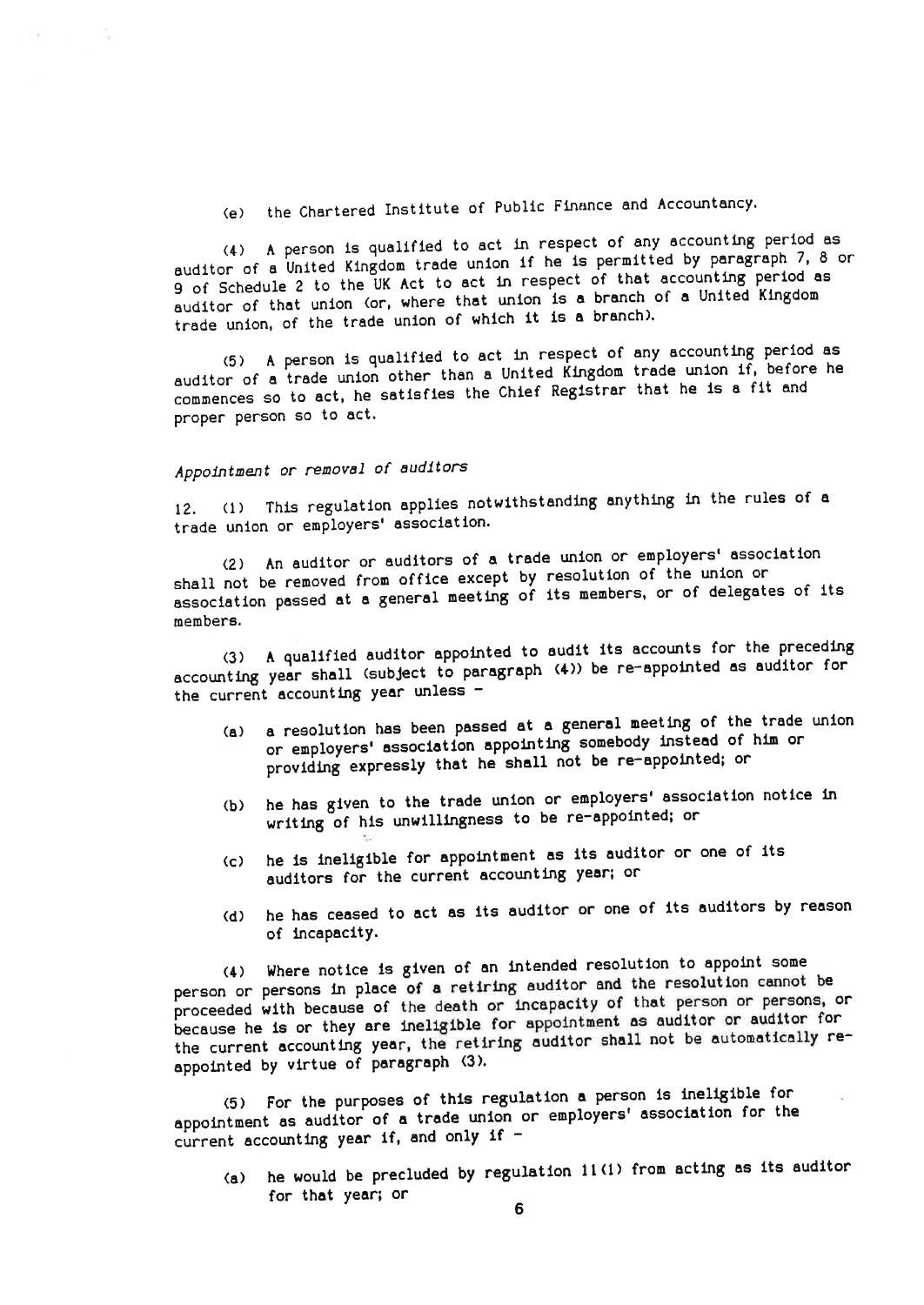- he is not a qualified auditor at the time when his appointment falls  $(b)$ to be considered.
- In this regulation - $(6)$

"qualified auditor", in relation to a trade union or employers' association means a person qualified to be its auditor or one of its auditors in accordance with regulation 11(3), (4) or (5);

"the current accounting year", in relation to the appointment of an auditor, means the accounting year in which the question of that appointment arises; and

"the preceding accounting year" means the accounting year immediately preceding the current accounting year.

### Rights of auditors

- Every auditor of a trade union or employers' association - $13.$ 
	- has a right of access at all time to its accounting records and to  $(a)$ all other documents relating to its affairs;
	- is entitled to require from its officers, or the officers of any of its branches or sections, such information and explanations as he  $(b)$ thinks necessary for the performance of his duties as auditor;
	- is entitled to attend any general meetings of its members, or of  $\langle c \rangle$ delegates of its members, and to receive all notices of and other communications relating to any general meeting which any such members or delegate is entitled to receive; and
	- (b) is entitled to be heard at any meeting which he attends on any part of the business of the meeting which concerns him as auditor.

### Auditors' reports

The auditor or auditors of a trade union or employers' association  $14. (1)$ shall make a report to it on the accounts of the trade union or employers' association audited by him or them and contained in its annual return.

The report shall state whether, in the opinion of the auditor or auditors, those accounts give a true and fair view of the matters to which they relate.

It is the duty of the auditor or auditors, in preparing a report under paragraph (1), to carry out such investigations as will enable him or them to form an opinion as to the following matters -

whether the trade union or employers' association has kept proper accounting records in accordance with the requirements of section 6  $(a)$ of the Act;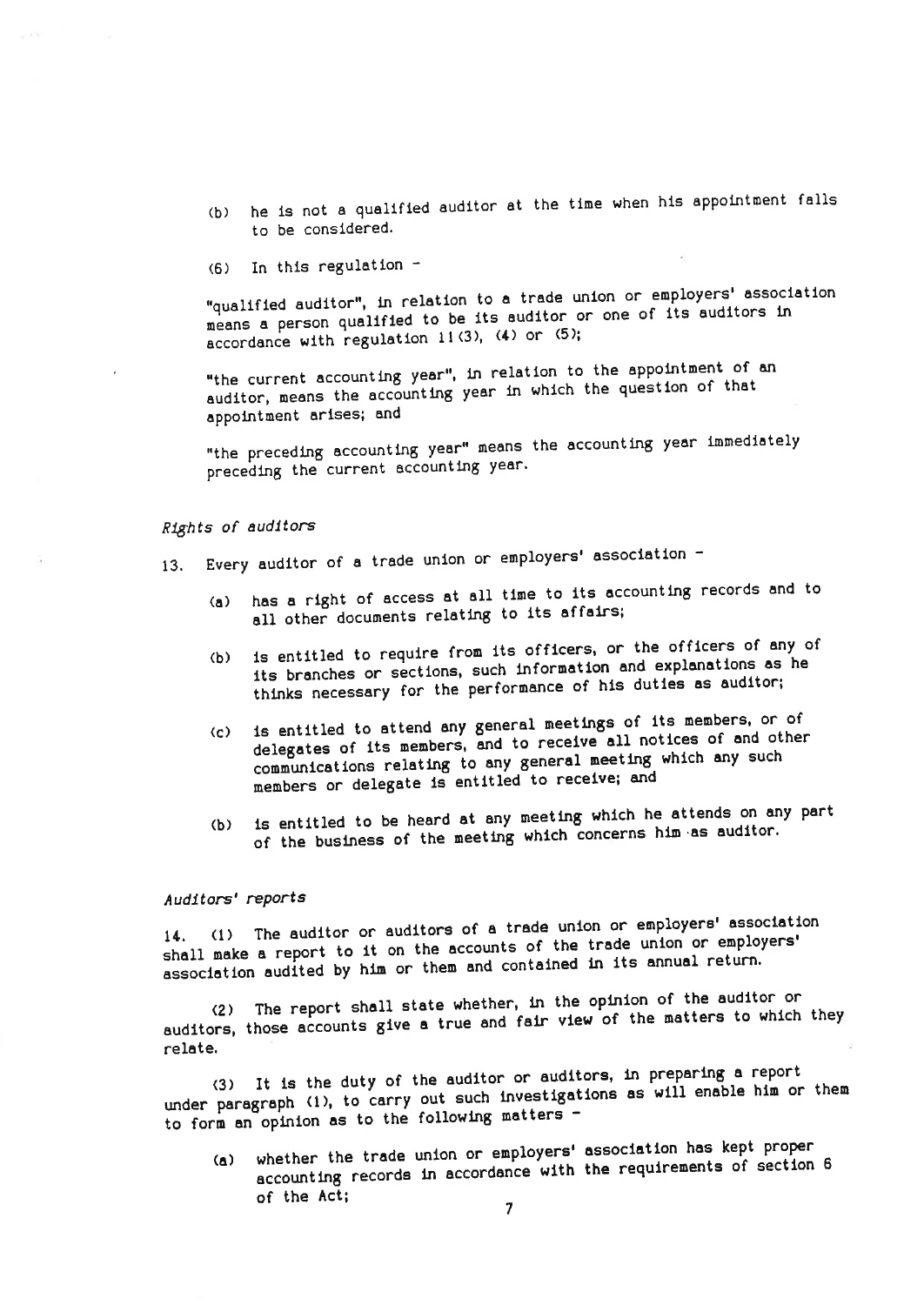- (b) whether it has maintained a satisfactory system of control over its transactions in accordance with the requirements of that section; and
- (c) whether the accounts to which the report refers are in agreement with the accounting records;

and if in the opinion of the auditor or auditors the trade union or employers' association has failed to comply with section 6(1)(a) or (b) of the Act, or if the accounts to which the report relates are not in agreement with the accounting records, the auditor or auditors shall state that fact in the report.

(4) If an auditor fails to obtain all the information and explanations which, to the best of his knowledge and belief, are necessary for the purposes of an audit, he shall state that fact in his report.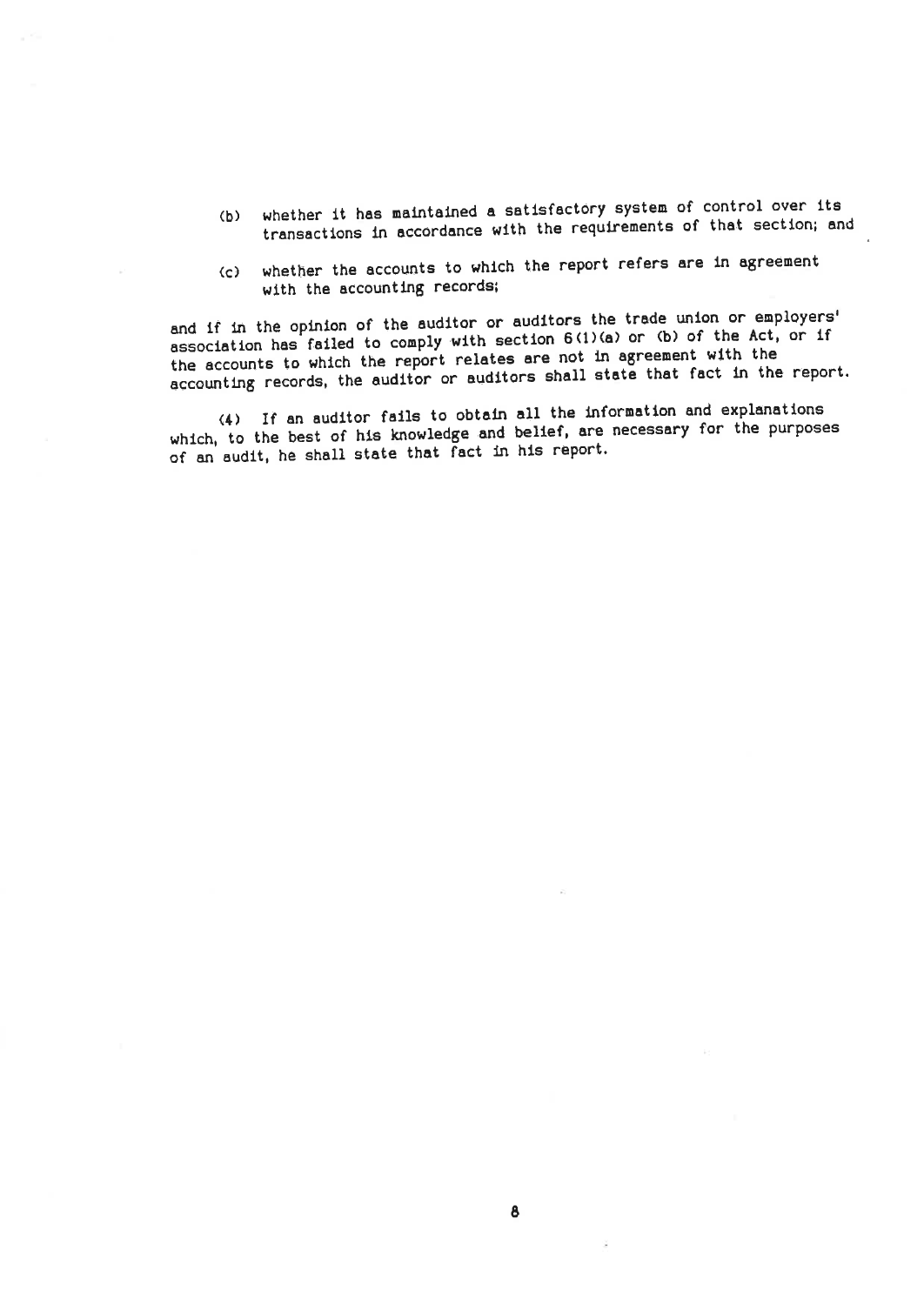### Regulation 2.

#### **SCHEDULE**

### **FORMS**

#### FORM 1

## REGISTER OF TRADE UNIONS OR EMPLOYERS' ASSOCIATIONS

Name of Trade Union/Employers' Association

Date of Registration

Date of last amendment

**Registered Number** 

Name and address of resident official

Address in the Isle of Man for service of notices etc.

The Itrade unionl [employers' association] Iis not a branch of another Itrade unionl (employers' associationl) (is a branch of

> Name of principal [trade union] [employers' association]

which is/is not registered in the Isle of Manl

The Itrade union) (employers' association) has Inol Ithe following branch(es) in the Isle of Man :

Name[s] of branch[es]]

IThe trade union is Inotl a United Kingdom union.1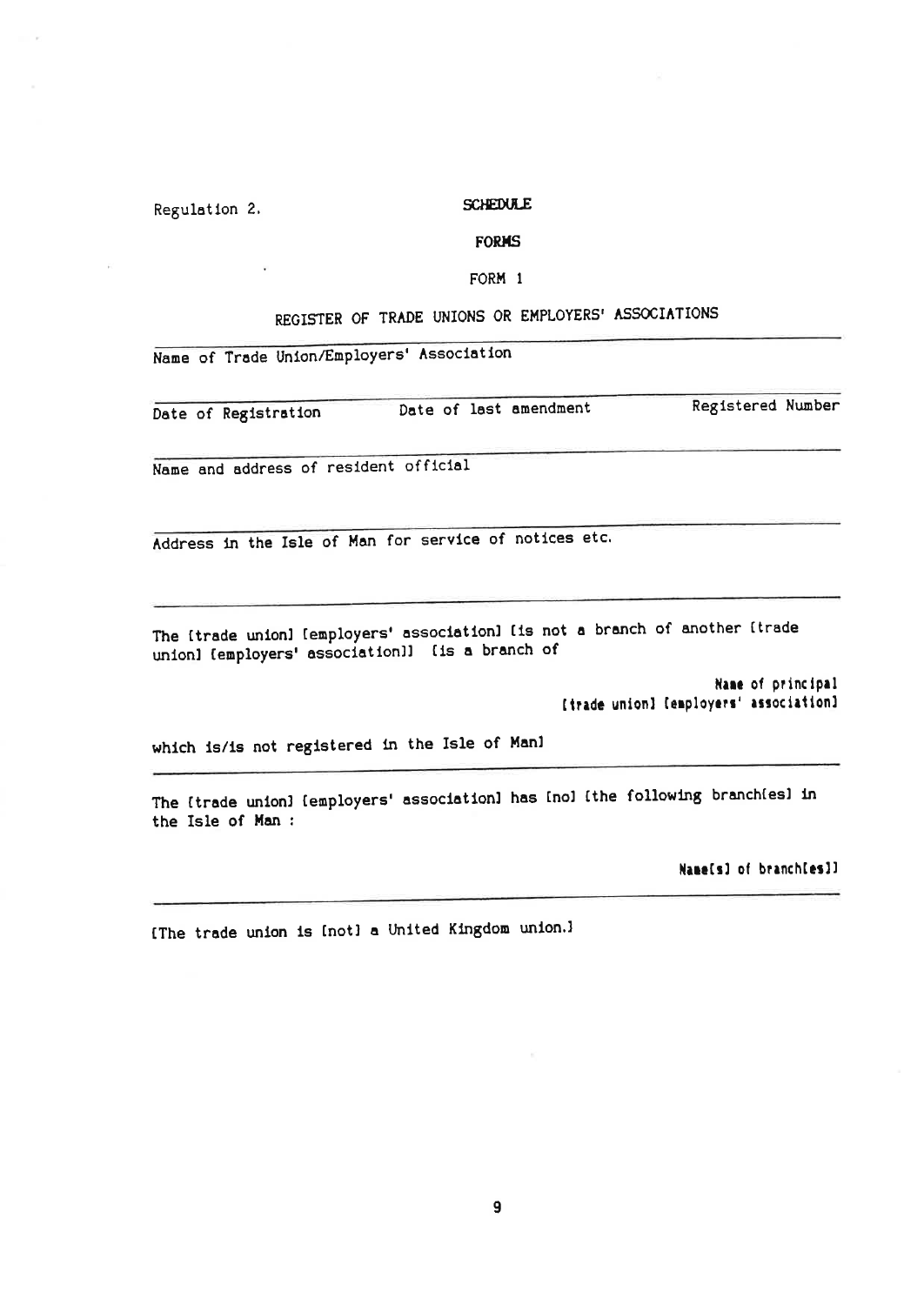### FORM<sub>2</sub>

## APPLICATION FOR REGISTRATION

Trade Unions Act 1991 Trade Unions and Employers' Associations Regulations 1992

To the Chief Registrar General Registry Douglas Isle of Man

I/We the undersigned apply for registration as Ia trade unionl Ian employers' associationl of

Name of Itrade union] [employers' association]

I/We certify as follows:-

The following is an official of the Itrade unionl Iemployers' associationl  $1.$ who is resident in the Isle of Man :

Full name

Address in the Isle of Man

Office held

The address of the Itrade unionl Iemployers' associationl in the Isle of  $2.$ Man for the service of notices and other proceedings is :

**Address** 

The Itrade unionl Iemployers' associationl is a branch of  $3.$ 

> Name of principal trade union or employers' association

which Iislis notl registered in the Isle of Man. OR

The Itrade unionl Iemployers' associationl has the following branchiesl in  $3<sub>1</sub>$ the Isle of Man :

Name[s] of branch[es]

[4. The trade union is not a United Kingdom union within the meaning of the Trade Unions Act 1991.] See note below OR

[4. The trade union is a United Kingdom union within the meaning of the Trade Unions Act 1991.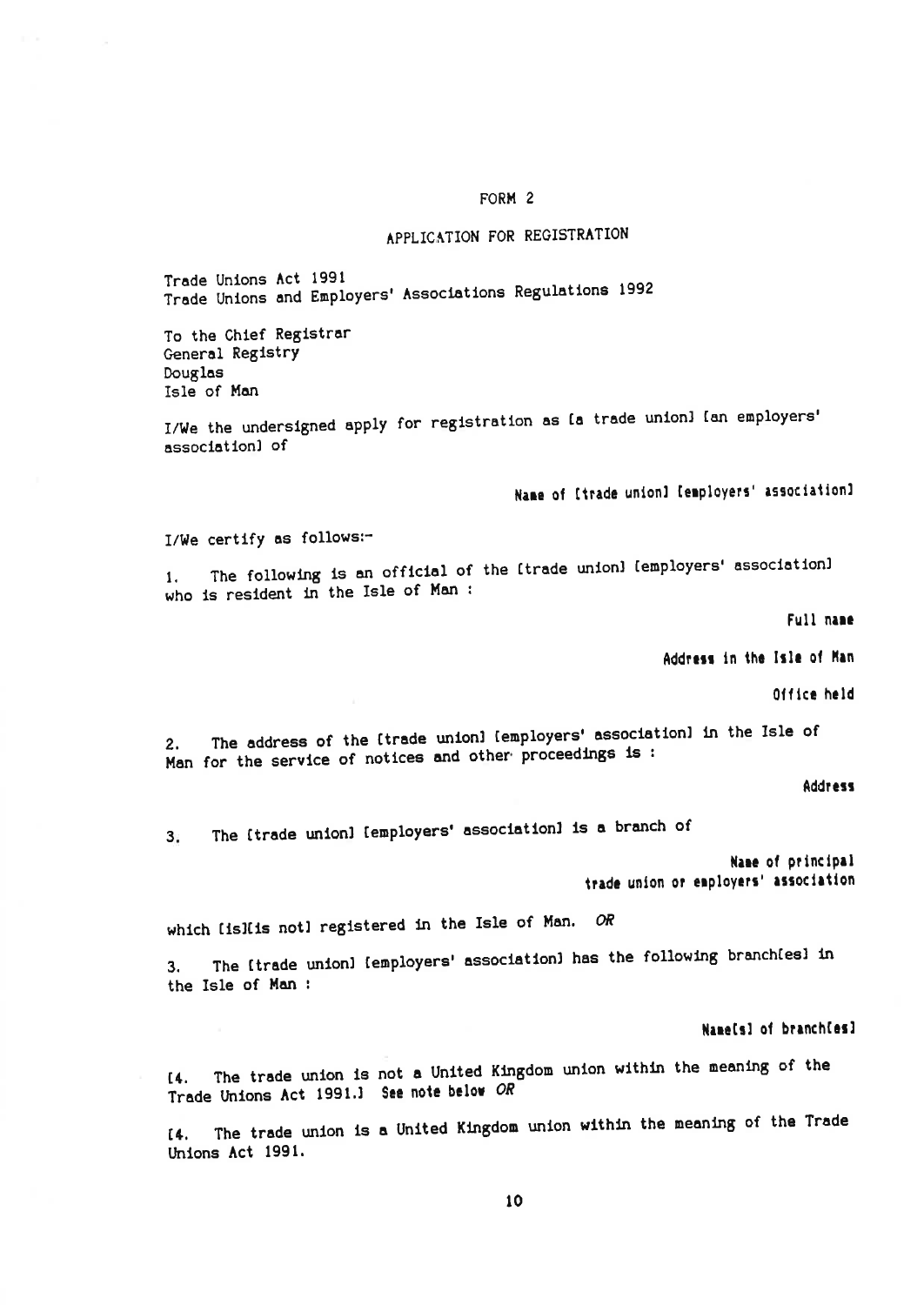I/We undertake on behalf of the trade union that the trade union will comply with any order, award, injunction, direction or other judgment (whether interim or final) in any proceedings in a court of competent jurisdiction in the Isle of Man to which the trade union is a party. I See note below,

I/we certify that I am/we are authorised to make this application (and to give the undertaking abovel by a resolution of a Igeneral meeting of the membersl ia meeting of the executive committeel of the (trade union) (employers' association) or as the case may be See note, 19 held on

Dated

19

Note; [Insert any general directions under regulation 4, ]

 $\mathbb{R}^2$ 

 $\mathbb{R}^+$ 

This application aust be accompanied by the prescribed fee and a copy of the rules of the trade union or employers' association,

#### FORM<sub>3</sub>

#### CERTIFICATE OF REGISTRATION

Trade Unions Act 1991 Trade Unions and Employers' Associations (Registration) Regulations 1992

I hereby certify that

## Name of trade union or employers' association

Signatures of 7 or more members

or official by whom application is made

is registered in the Register of [Trade Unions] [Employers' Associations] in accordance with the Trade Unions Act 1991.

19

Registered number:

Dated

Signed

Chief Registrar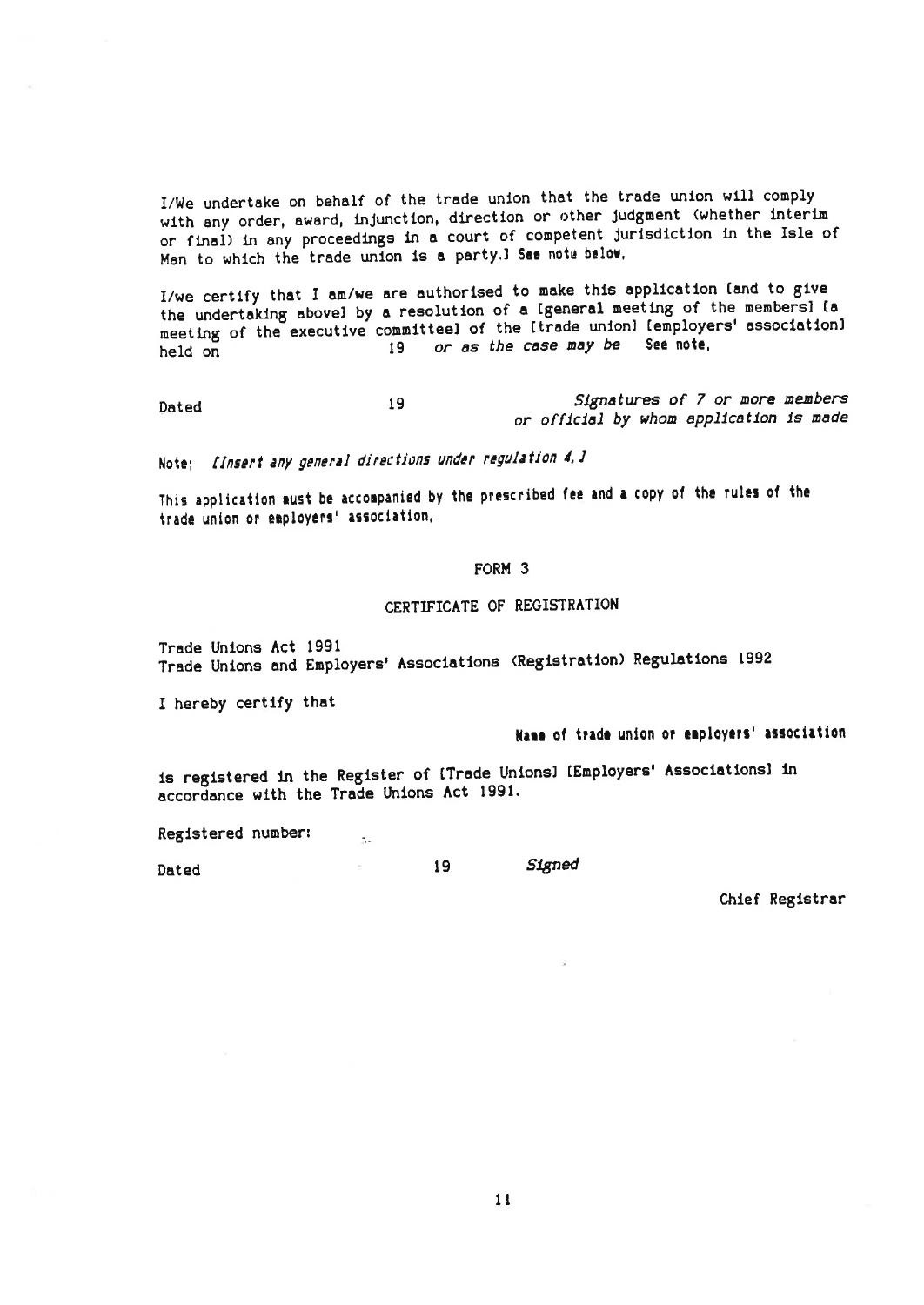### FORM 4

## APPLICATION FOR AMENDMENT OF REGISTER

Trade Unions Act 1991 Trade Unions and Employers' Associations Regulations 1992

To the Chief Registrar General Registry Douglas Isle of Man

Name of [trade union] [employers' association]:

Registered number:

I/We the undersigned apply for the following amendment of the entry of the above Itrade unionl lemployers' associationl in the register:

## Details of entry and amendment required

I/we certify that I am/we are authorised to make this application by a resolution of a [general meeting of the members] Ia meeting of the executive committeel of the Itrade unionl Iemployers' associationl held on 19 or as the case may be see note.

Signatures of 7 or more members 19 Dated or official by whom application is made

Note; finsert any general directions under regulation 4, J

This application must be accompanied by the prescribed fee and (where the rules have been amended) a copy of the rules of the trade union or employers' association.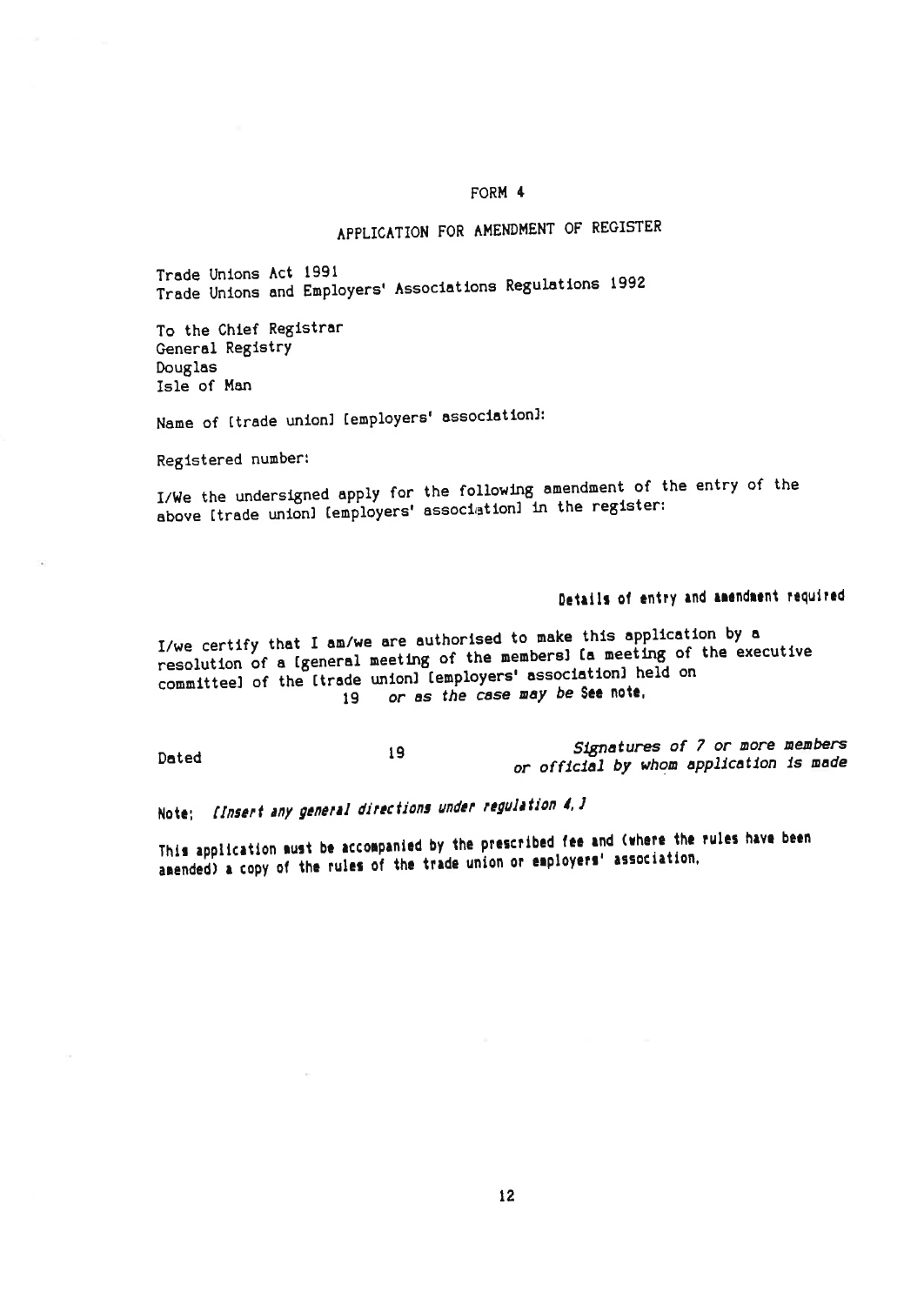### FORM 5

#### ANNUAL RETURN

Trade Unions Act 1991 Trade Unions and Employers' Associations Regulations 1992

To the Chief Registrar General Registry Douglas Isle of Man

Name of [trade union] [employers' association]:

Registered number:

ANNUAL RETURN for year ended 31st December 19 '

I/We the undersigned certify -

- that the attached financial documents are the accounts, balance sheet and  $(a)$ auditors' report of the [trade union] [employers' association] for the above year as required by the Regulations;
- 19 ] are the that the lattached rulesl Irules lodged on  $(b)$ rules of the Itrade unionl Iemployers' associationl in force at the end of that year;
- that the number of members of the [trade union] [employers' association] at  $\langle c \rangle$ the end of that year was
- (d) that all changes in the officers of the Itrade unionl Iemployers' associationl during that year are as stated in the attached note.

Signatures of persons as 19 Dated directed under reg. 9(2)

'or as directed under reg.10(1).